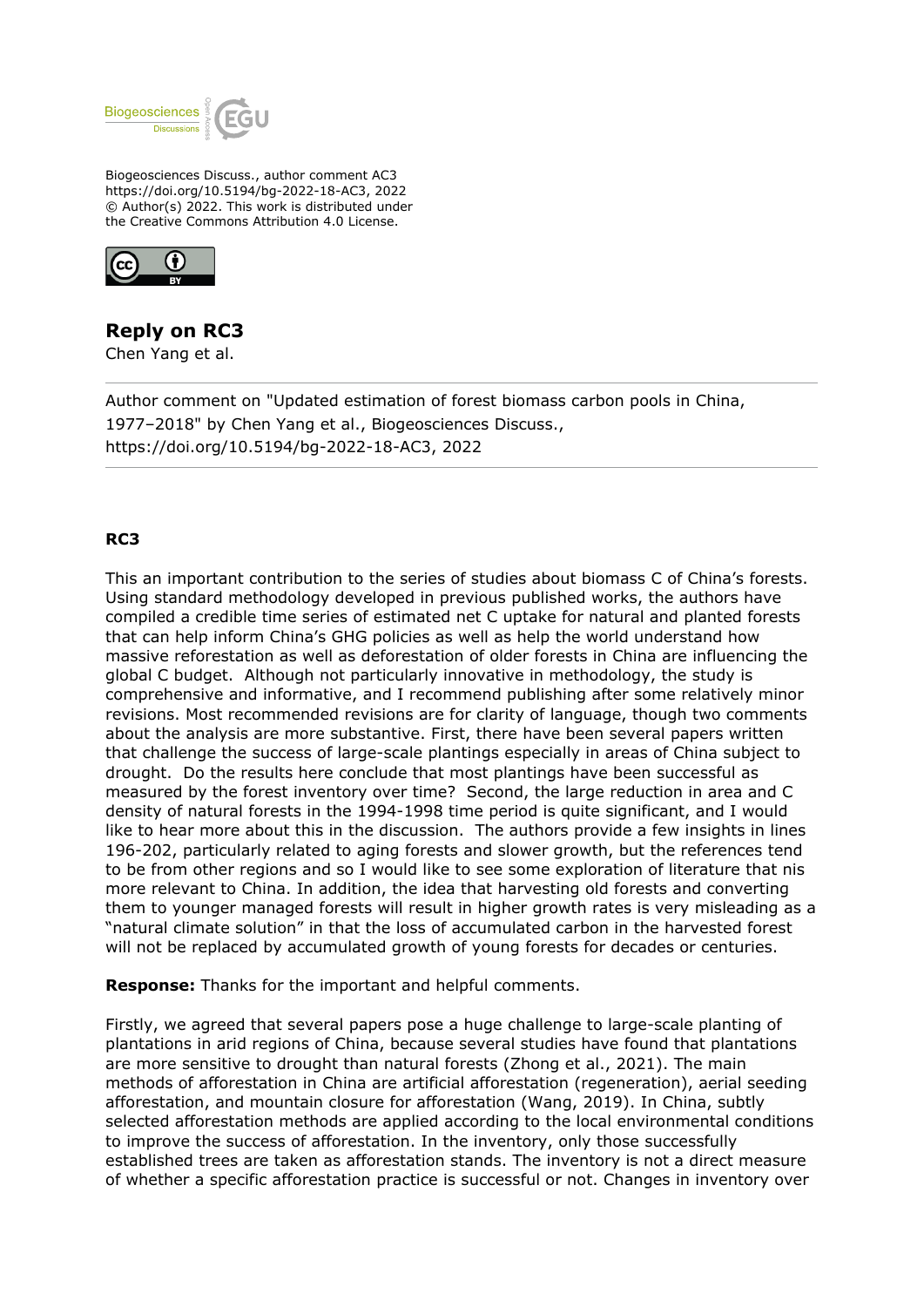time reflect the overall changes of forest where areal increases are attributed to afforestation.

The forests of China, as a whole, were C sources (-2.9 Tg C/a) in 1994–1998. This is the result of forest area loss and most importantly damages of the natural forests at that period (Guo et al., 2013). The area of natural forest decreased from 1994 to 1998 (Table 2), which led to a slight decrease in the total biomass C pool. We have added discussion on this issue (Lines 222–226).

We added discussion of related studies (Guo et al., 2013; Zhao et al., 2019, 2021; Yue et al., 2018; Luyssaert et al., 2008; Zhou et al., 2006) on old-age forest biomass C pools in China, and discussion of soil C accumulation of old-age forest (Lines 233–234, 237–250). Conversion of old forests by young forests means on-site loss of forest carbon, though growing of young forest can compensate the "loss" of old forest after years. But the replaced old forest is not inevitably converted into carbon emission by full percent. Usually, the harvested timbers are turn into deposited carbon by many means such like furniture, house building and instruments etc. and only debris of harvested trees turn into dead litters. To avoid confusion, we have revised the sentence (Lines 248–250).

## **Reference:**

Guo, Z., Hu, H., Li, P., Li, N. and Fang, J.: Spatio-temporal changes in biomass carbon sinks in China's forests during 1977-2008, Sci. China-Life Sci., 43, 421–431, 2013.

Luyssaert, S., Schulze, E. D., Borner, A., Knohl, A., Hessenmoller, D., Law, B. E., Ciais, P., and Grace, J.: Old-growth forests as global carbon sinks, Nature, 455, 213–215, 10.1038/nature07276, 2008.

Wang, Y.: Review on China's plantation development since the reform and opening up, Forest Resources Management, 1, 6–11, 2019.

Yue, J., Guan, J., Yan, M., Zhang, J., Deng, L., Li, G., and Du, S.: Biomass carbon density in natural oak forests with different climate conditions and stand ages in northwest China, J. For. Res., 23, 354–362, 10.1080/13416979.2018.1536313, 2018.

Zhao, M, Yang, J., Zhao, N., Liu, Y., Wang, Y., Wilson, J. and Yue, T.: Estimation of China's forest stand biomass carbon sequestration based on the continuous biomass expansion factor model and seven forest inventories from 1977 to 2013, For. Ecol. Manage., 448, 528–534, 2019.

Zhao, M., Yang, J., Zhao, N., Liu, Y., Wang, Y., Wilson, J. P. and Yue, T.: Estimation of the relative contributions of forest areal expansion and growth to China's forest stand biomass carbon sequestration from 1977 to 2018, J. Environ. Manage., 300, 113757, 2021.

Zhou, G., Liu, S., Li, Z., Zhang, D., Tang, X., Zhou, C., Yan, J. and Mo, J.: Old-growth forest can accumulate carbon in soils, Science, 314, 1417–1417, 2006.

Zhong, Z., He, B., Chen, Y., Yuan, W., Huang, L., Guo, L., Zhang, Y. and Xie, X.: Higher Sensitivity of Planted Forests' Productivity Than Natural Forests to Droughts in China, J. Geophys. Res.-Biogeosci., 126, 2021, https://doi.org/10.1029/2021JG006306.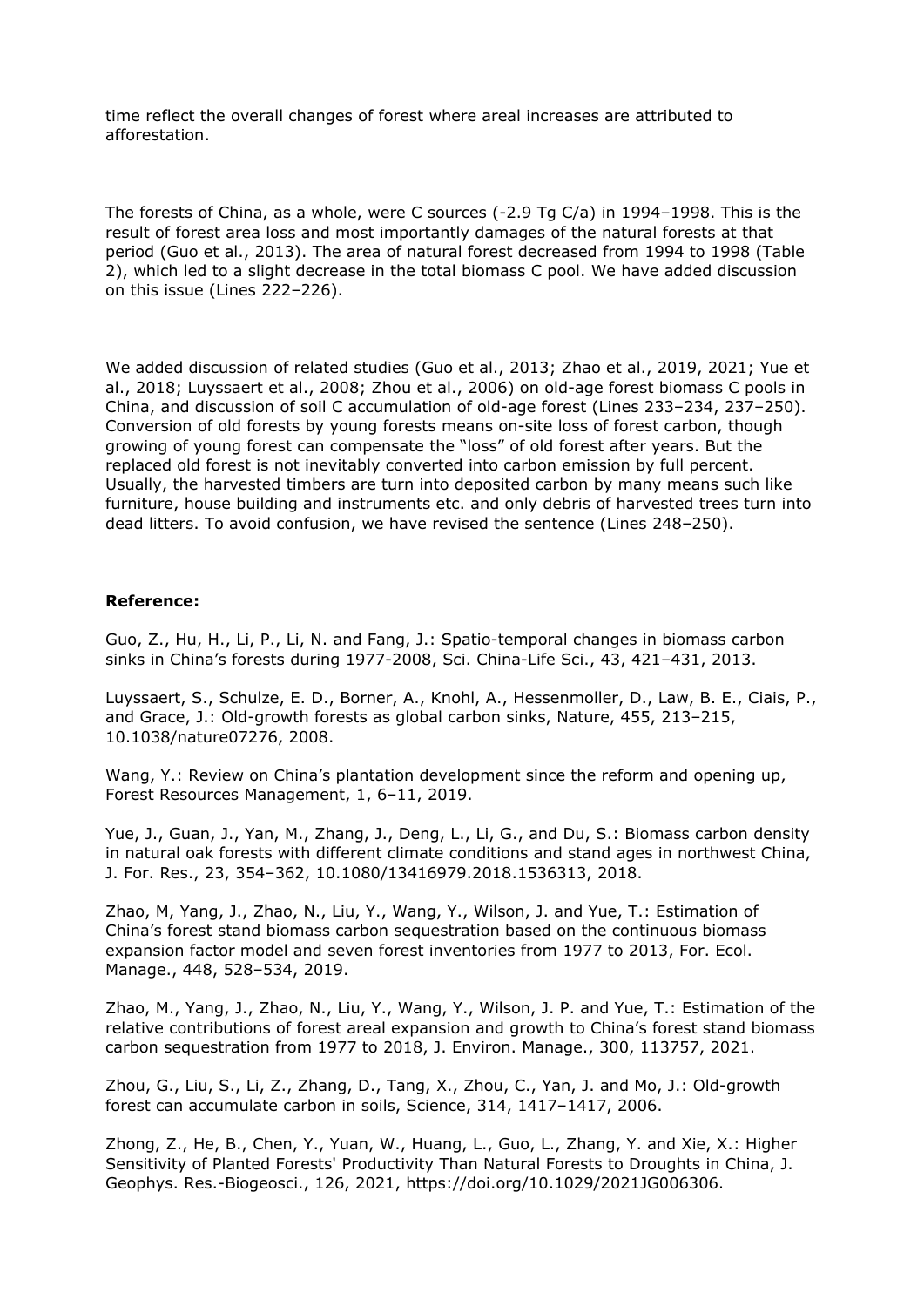Here are some specific comments for consideration:

Lines 46-48; is there a difference between "forest census data" and "survey data"?

**Response:** There is no difference between "forest census data" and "survey data". To avoid ambiguity, we have replaced the word of "census" with "survey" (Line 46).

Line 51: replace "sequestrating" with "sequestering".

**Response:** Thanks for your suggestion. We have modified accordingly (Line 50).

Line 52: replace "have" with "has".

**Response:** Yes, we did (Line 51).

Line 54: add "net" between the words "reducing greenhouse".

**Response:** Yes, we did (Line 53).

Line 102: replace "increase" with "increasing".

**Response:** Yes, we did (Line 120).

Line 106: replace "may lead" with "has led".

**Response:** Yes, we did (Line 124).

Line 112: replace "average" with "average increase".

**Response:** Yes, we did (Line 131).

Line 127: delete "during"

**Response:** Yes, we did (Line 151).

Lines 148-149: please provide a clear definition of the 5 terms that describe age of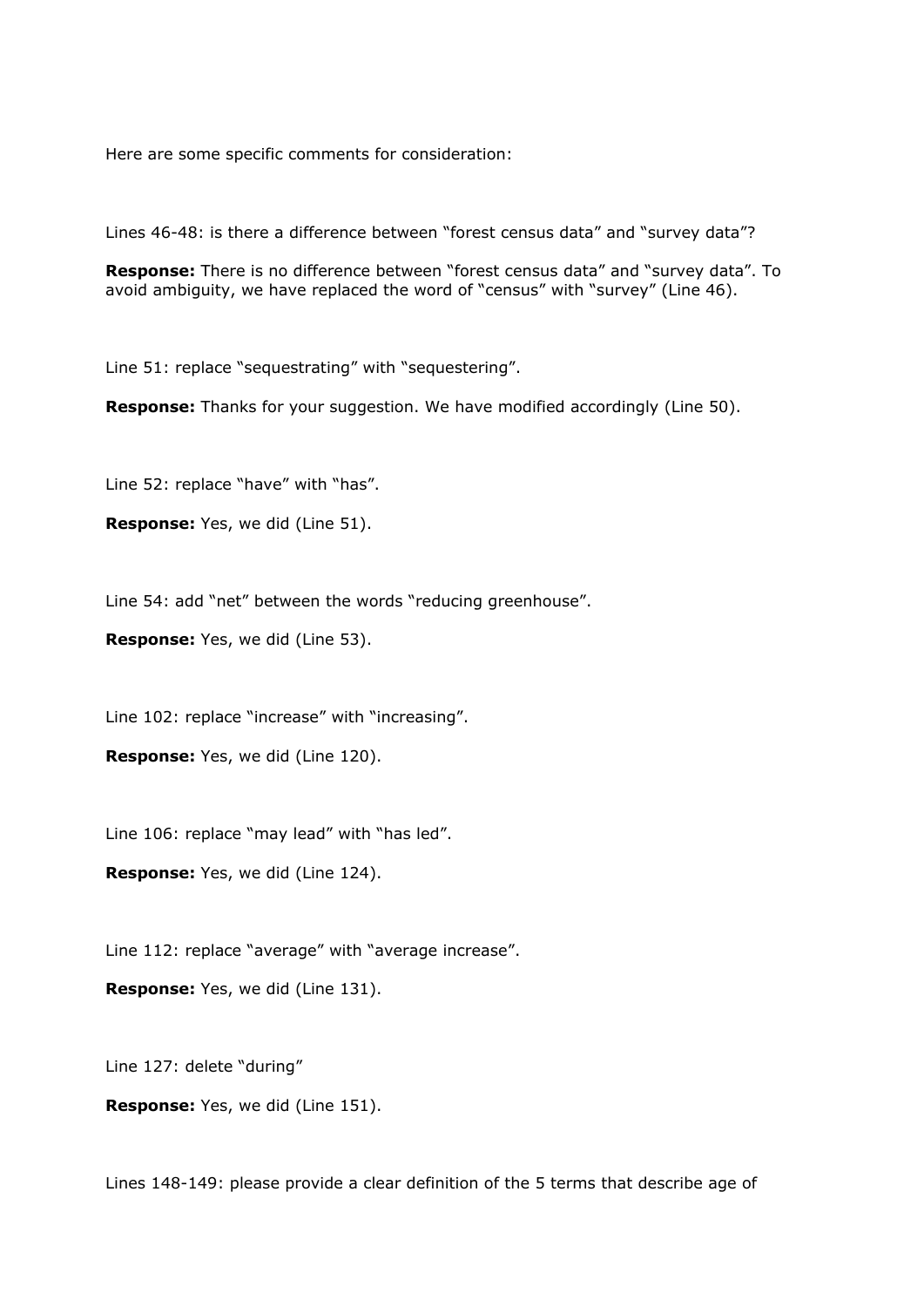forest. Explain how these terms are associated with stages of forest succession and that the associated forest ages are different among different forest types.

**Response:** Good suggestion, we have added explanation and Table A6for classification of forest ages for different forest types in China (Lines 497-518).

Figure 2 uses 3 age classes that are different than the 5 classes described in lines 148-149. Are the 3 classes aggregated from the 5 classes, or defined differently?

**Response:** The 3 classes are aggregated from the 5 classes. In China's forest inventory of early years, the age groups were divided into three groups, namely young forest, middleage forest and mature forest. After 1984, the forest inventory data were divided into five age groups, namely young forest, middle-age forest, pre-mature forest, mature forest and over-mature forest. In order to implement the temporal comparison of the inventories, we aggregated the pre-mature forest, mature forest and over-mature forest into one age group—old forest. The young and middle-age forests remained unchanged. We have modified the description accordingly. Please see Lines 172, 174-176.

Line 163: Forest inventories based on sample plots are not really "spatial" in that they are based on sample points spaced some distance apart. It is more a "statistical" approach to data rather than "spatial".

**Response:** Thanks for your suggestion. We have modified accordingly (Line 189).

Line 188: this would be a good place to add some further explanation for the reduction of area and stock in 1994-1998.

**Response:** Yes, we did (Lines 202–207).

Line 211: replace "promoting" with "the increase of".

**Response:** Yes, we did (Line 260).

Lines 228-231: The errors seem rather small – what is included in the estimation of error? Are both sampling and modeling errors estimated? How the errors were calculated should be referenced in the methods, perhaps in the "statistical analysis" section.

**Response:** Phillips et al. (2000) analyzed the growing stock and its estimation error in the five southeastern of the United States, and divided the estimation error into three parts: sampling error, measurement error and regression error. The results showed that the estimation errors of regional forest accumulation and its changes were mainly caused by sampling errors (accounting for 90%–99% of the total variation) (Phillips et al., 2000). In the discussion of Lines 286–289, the error we mentioned is only sampling error. According to the forest inventory report, survey accuracy of the forest area and timber volume was over 90% (National Forestry and Grasslands Administration, 2019). Refer to the methods of Phillips et al. (2000) and Piao et al. (2009), we calculate national sampling error for